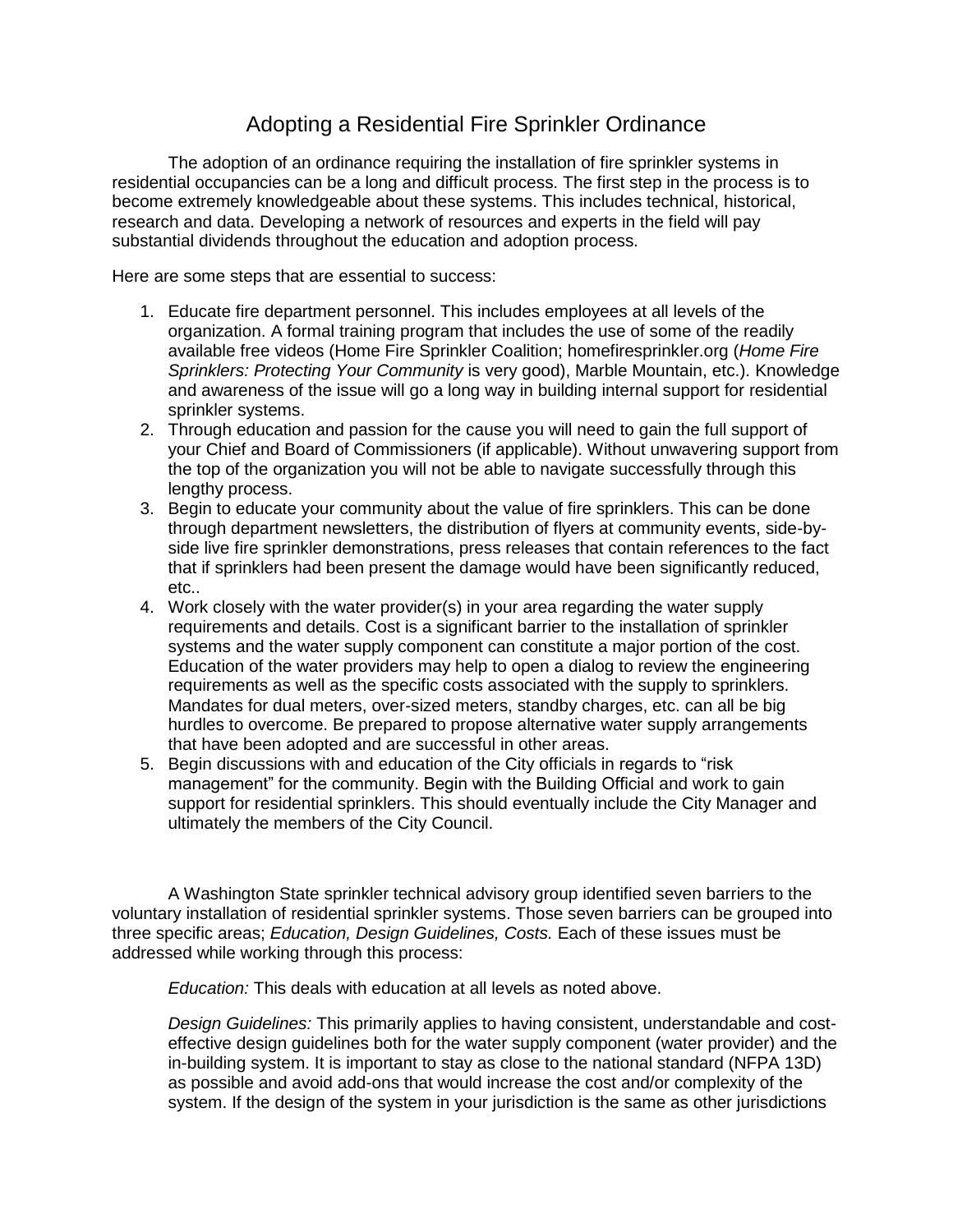in your area you will reduce the level of resistance to any sprinkler proposal and eliminate another issue for those who will oppose a sprinkler mandate.

*Costs:* No matter what is going on with the economy, the cost to install and maintain a system will be the primary issue used by opponents. Do everything in your power to ensure that everything has been done to reduce the cost for installing and maintaining systems in your area.

Anticipate that this process may take a year or longer before you even begin the process of submitting your proposal to the City Council for consideration. Take your time and build support for this important issue. Be thorough and organized. Use the time to educate yourself, build a network of resources and use the considerable resources of the Washington Sprinkler Coalition (or comparable group). Create an electronic file and load a binder with materials as you compile information and data so you can easily refer to it as needed in a meeting or educational session.

The following is a summary of the residential sprinkler adoption process that was used in Kenmore, Washington:

- $\triangleright$  Discuss and gain the support of the Building Official. (This is critical and may take some educating about the history and importance of sprinklers)
- $\triangleright$  Meet with the local water purveyor; discuss the issue and if needed educate them on the life safety value of sprinklers.
	- Be prepared and anticipate their needs and concerns
	- Propose a method of sprinkler water supply that addresses their concerns while minimizing the costs; single meter w/dual lines into house, multipurpose systems, etc.
- $\triangleright$  Meet with the City Manager or Mayor together with the B.O. to educate them and gain their support. Also use them as a resource to gauge the needs, concerns and priority issues of each Council member.
- $\triangleright$  Notify the local home builders association and schedule a meeting with their manager/president. This issue can be very emotional and the discussion can become contentious. Stay calm and focused and be very careful about what you say, they will use it against you if they can.
	- Be open about your intent and why you are doing this.
	- Respond honestly to their concerns and questions.
	- Address each of their concerns but be firm about your intent.
- $\triangleright$  Establish a stakeholder advisory group.
	- This group should include: Home builders association representative, home building contractor, sprinkler contractors, plumbers, fire service, Building Official, and water purveyor. Consider others depending on your local needs.
	- Obtain a commitment to openly participate in the process.
	- Request each member to send in a list of questions or concerns.
	- Schedule the meeting (2 hours optimal)
		- $\checkmark$  Discuss all submitted concerns
		- $\checkmark$  Seek consensus or majority agreement on issues
		- $\checkmark$  Discuss any additional issues raised
	- Schedule additional meetings as needed.